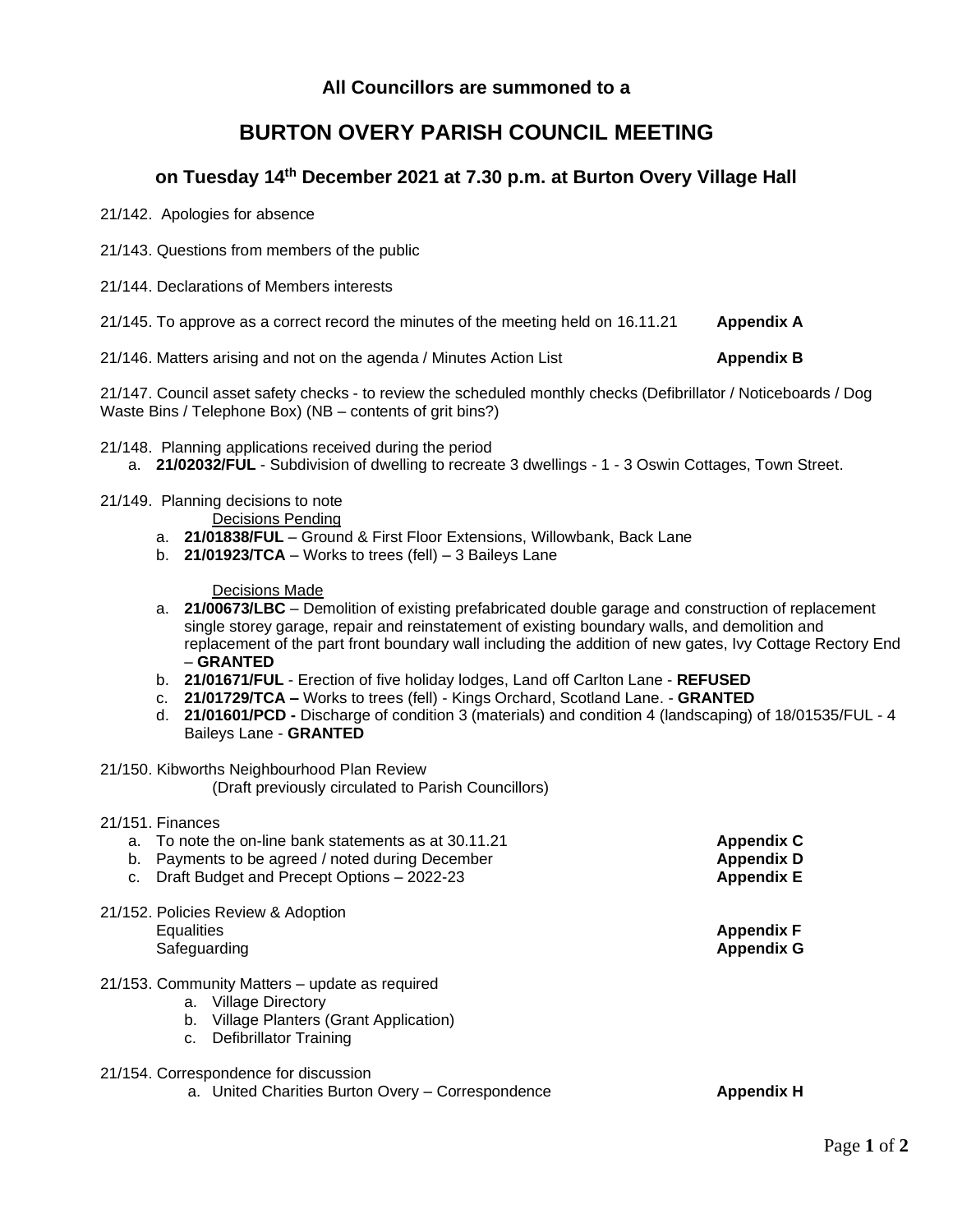21/155. Correspondence for information

- a. Changes to Bus Service Arriva X3 (e-mails 25.11.21 & 01.12.21)
- b. Harborough Lifeline [www.harborough.gov.uk/lifeline](http://www.harborough.gov.uk/lifeline)
- 21/156. Items for the next Agenda Budget & Precept 2022-23 /
- 21/157. To confirm the date of the next meeting  $-18<sup>th</sup>$  January 2022
- 21/158. To consider, if necessary, a resolution to exclude the press and public from the meeting in accordance with the Public Bodies (Admission to Meetings) Act 1960, s1, should any items be considered of a confidential nature.

Members of the public and press may attend this meeting - Covid-secure measures will be in place in the village hall.

The meeting may be recorded, filmed or broadcast provided that such activity does not impede the conduct or business of the meeting.

All appendices may be seen on the website or by contacting the Clerk.

Clerk to the Council 08.12.21 Tel 07827 797125 Email: [clerk@burtonoverypc.org.uk](mailto:clerk@burtonoverypc.org.uk) [www.burtonoverypc.org.uk](http://www.burtonoverypc.org.uk/)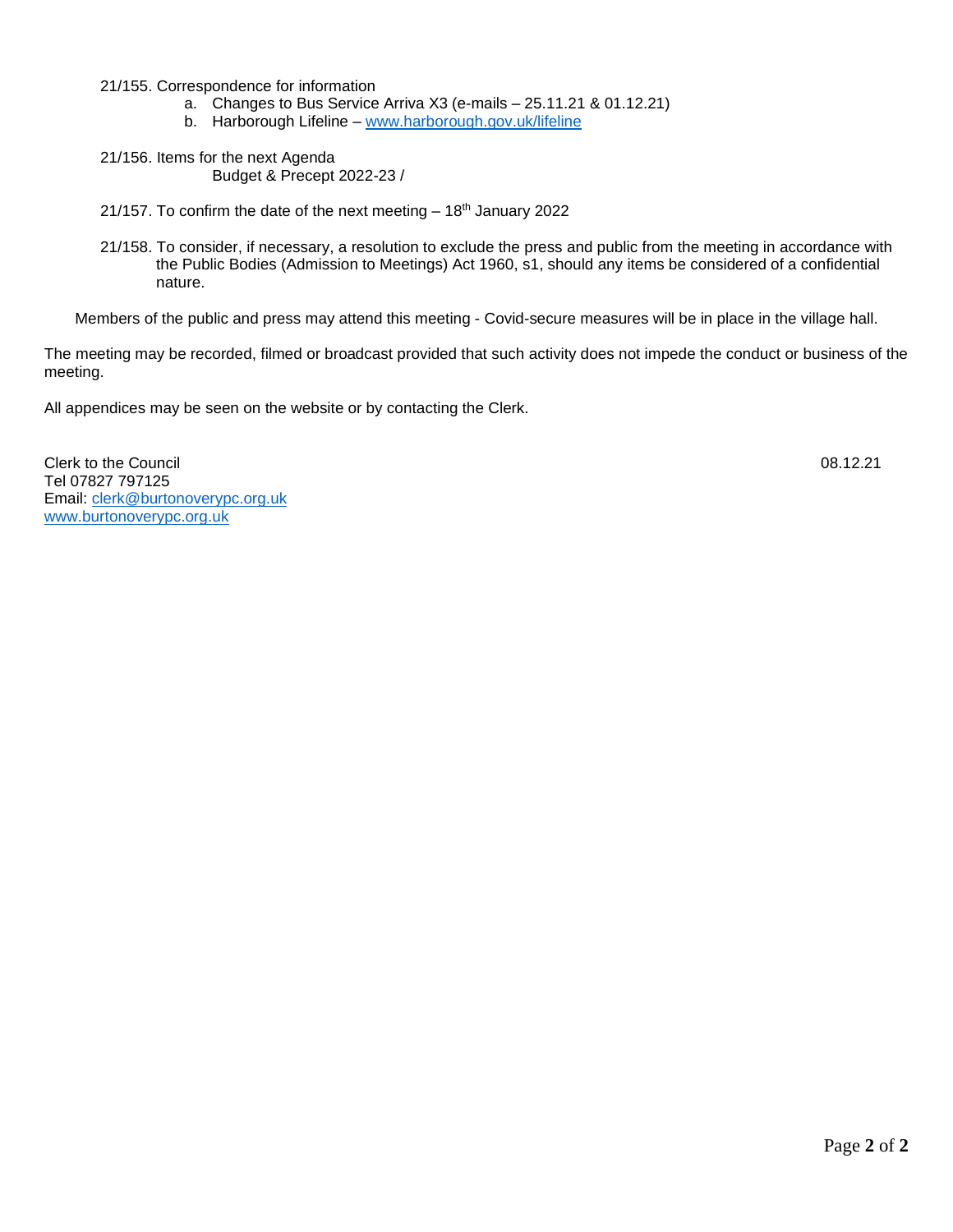# **BURTON OVERY PARISH COUNCIL**

# **MINUTES OF A MEETING HELD – Thursday 16 th November 2021 at 7.30pm**

- **Present:** Cllr Bob Warwick Cllr Sarah Rankine Cllr Bob Pain Cllr Nina Garner The Clerk
- **21/126 Apologies** Cllr Dave Fletcher
- **21/127 Questions from members of the public** None present
- **21/128 Declarations of interest** none
- **21/129 Approval of Minutes of the parish council meeting on 14.10.21** Approved and signed by Cllr Warwick.
- **21/130 Matters arising not on the current agenda / Minutes Action Update** It was agreed to remove item 21/098 from the Minutes Action Update. The clerk was asked to query with Harborough DC if the Conservation Officer's report had yet been produced in relation to application ref. 21/01671/FUL (holiday lodges off Carlton Lane). Updates on all other actions were noted, some of which appeared on the agenda of this meeting.
- **21/131 Emergency Covid 19 information and measures arising between meetings** – None to consider and it was agreed to remove this as a standing item on the meeting agenda.
- **21/132 Council asset safety checks** no adverse issues were reported in relation to the assets.

A review of the responsibilities for and frequency of the routine checking of the assets was proposed by the Chairman and agreed at the meeting. The clerk was asked to circulate the agreed revisions to all councillors and to schedule relevant items on the agenda of future meetings when appropriate.

#### **21/133 Planning matters to consider** –

a. **21/01838/FUL** - Erection of a first-floor extension to rear with balcony, single-storey side/rear extension adjoining house to garage, conversion of garage to habitable accommodation and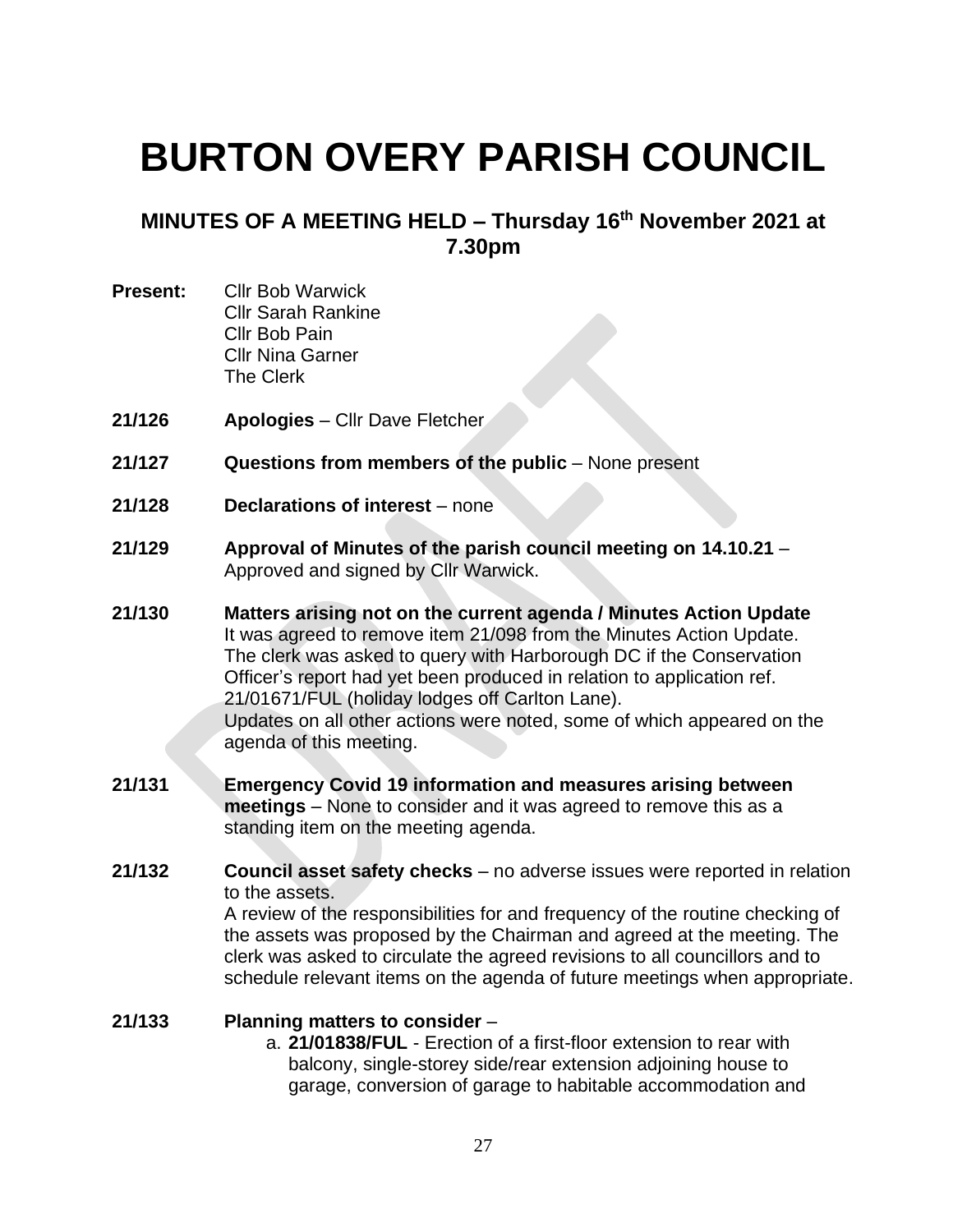erection of a first floor to garage, and demolition of parts of existing dwelling and removal of garage roof - Willowbank, Back Lane. The council was concerned about the loss of garden space and parking space around the dwelling and resolved to submit these concerns to HDC.

b. **21/01923/TCA** - Works to trees (fell), 3 Baileys Lane. This application was noted and the clerk asked to request whether the planning authority could require the planting of replacement trees in order to offset the loss of the significant number of felled trees at the site.

# **21/134 Planning decisions taken by HDC**

The following decisions were noted -

- a. **21/01626/TCA** Works to tree (fell), The Old Rectory, Rectory End.
- b. **21/01601/PCD** Discharge of condition 3 (materials) and condition 4 (landscaping) of 18/01535/FUL, 4 Baileys Lane.

# **21/135 Finances** –

- a. The bank statements as at 31<sup>st</sup> October were noted.
- b. Payments (to be) made during November (See Annex A) were considered and endorsed / approved for payment.
- c. The council considered a first draft of a proposed budget for 2022-23 and made a number of amendments and alternative proposals for expenditure. The clerk was asked to compile the proposed changes and bring these back to the next meeting for final consideration prior to the setting of the precept for 2022-23.

# **21/136 Community Matters** –

- a. Cllr Pain reported that the revision of the village directory was now almost complete with only one significant update yet to be confirmed. The clerk undertook to revise the electronic version of the directory when available and produce a final draft for consideration by all councillors prior to final publication.
- b. Cllr Warwick confirmed that the defibrillator training session would take place in the village hall at 10.30 on Saturday 27<sup>th</sup> November. A reminder would be published on the WhatsApp Noticeboard.
- c. Cllr Rankine updated the meeting on the work being undertaken to install planters in the roadside verge adjacent to the village entrance signs on Mayns Lane, Carlton Lane and Washbrook Lane. The first steps would be to seek the approval of the highway authority and to seek quotations for the work prior to submission of a grant application to part-fund the work.
- d. The clerk updated the meeting on further information which had been received regarding the ownership of the land known as Scotland Thicket. This would be used to develop an options appraisal for the council to allow consideration of the merits of submitting application for the designation of the site as a village green. Further reports would be presented to the council in due course.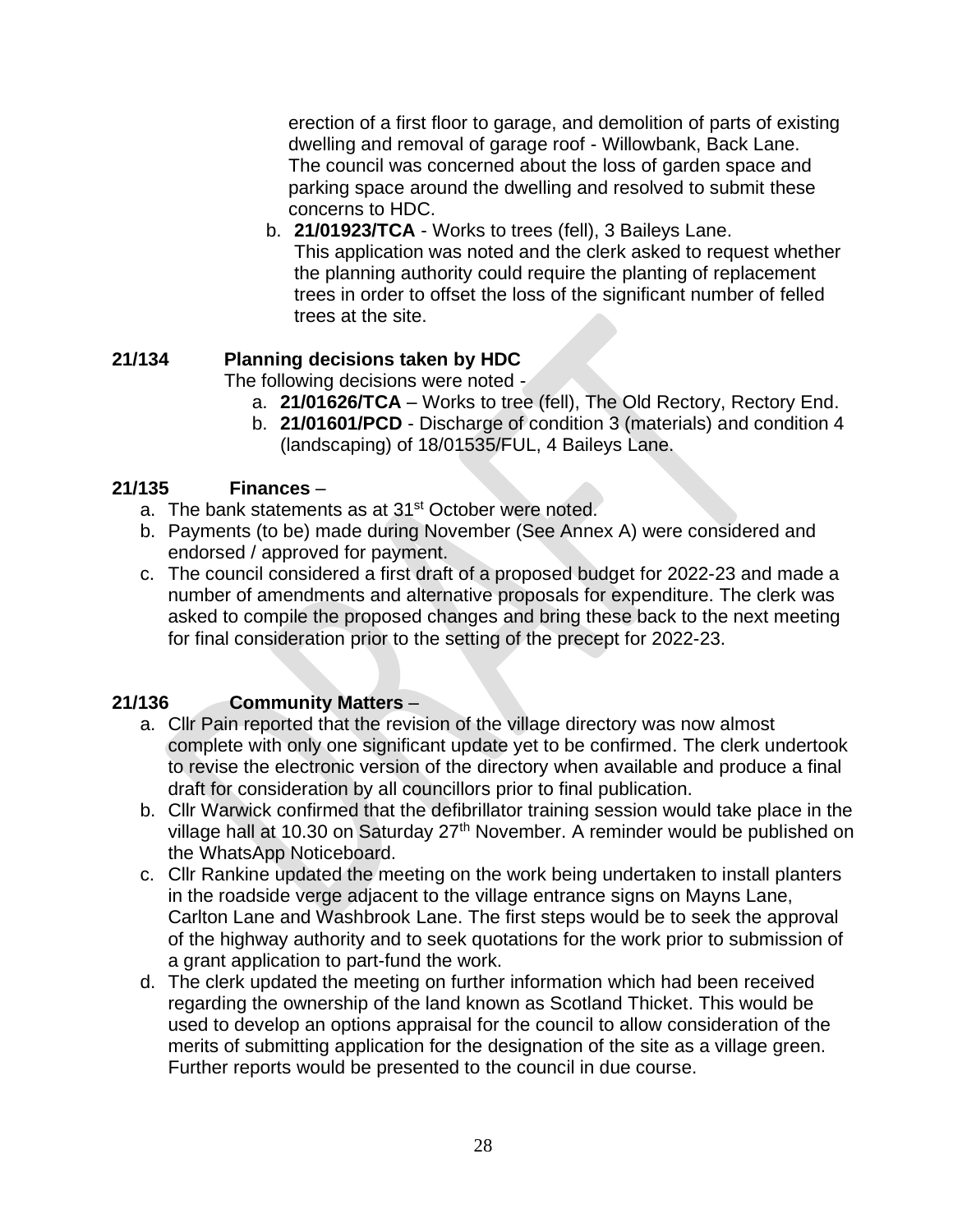# **21/137 - Correspondence for discussion**

- a. The clerk presented details received from Harborough DC for proposals to revise the Harborough Rural Strategy. These were noted by the council.
- b. The clerk presented details of the Annual Report and Financial Accounts received from the village hall management committee. These were noted by the council.
- c. The clerk advised the council that the current broadband contract for the wifi facility in the village hall was due to expire early in 2022 and that an offer had been received from the current supplier to continue the service at a reduced cost. The council agreed to renew the broadband contract at the village hall with Plusnet.
- d. The clerk advised that a membership renewal invitation had been received from SLCC (Society of Local Council Clerks), with an associated cost of £95. The council agreed to renew the subscription.

# **21/138 - Correspondence for information**

- a. The clerk report receipt of the annual tree inspection report from the volunteer tree warden on the Jubilee Oak. No adverse matters were reported and the council noted the report and thanked the tree warden for his continuing support on this matter.
- b. The chairman reported back on the reply from County Councillor Feltham on the allocation of the Members' Highway Fund. Further details on successful projects in the current financial year would be reported by Leicestershire CC in the new year.
- c. The clerk advised of receipt of information from Leicestershire CC, since the publication of the agenda, regarding a consultation of their draft strategic plan for 2022-25. This was noted by the parish council.
- d. The clerk advised of receipt of information from Kibworth Beauchamp Parish Council, also after the publication of the agenda, on proposals to consult on the revision of the Kibworths Neighbourhood Plan. The council asked that the clerk include an item on the next meeting agenda to allow further consideration of this consultation.
- **21/139 - Items for the next agenda** Draft Budget 2022-23 / Kibworths Neighbourhood Plan review / Grant Application – Village planters.

\_\_\_\_\_\_\_\_\_\_\_\_\_\_\_\_\_\_\_\_\_\_\_ \_\_\_\_\_\_\_\_\_\_\_\_\_\_\_

# **21/140 - Date of next meeting –** 14 th December 2021

# **21/141 - Exclusion of the Public**

No confidential matters were considered at the meeting.

# **Signed Date**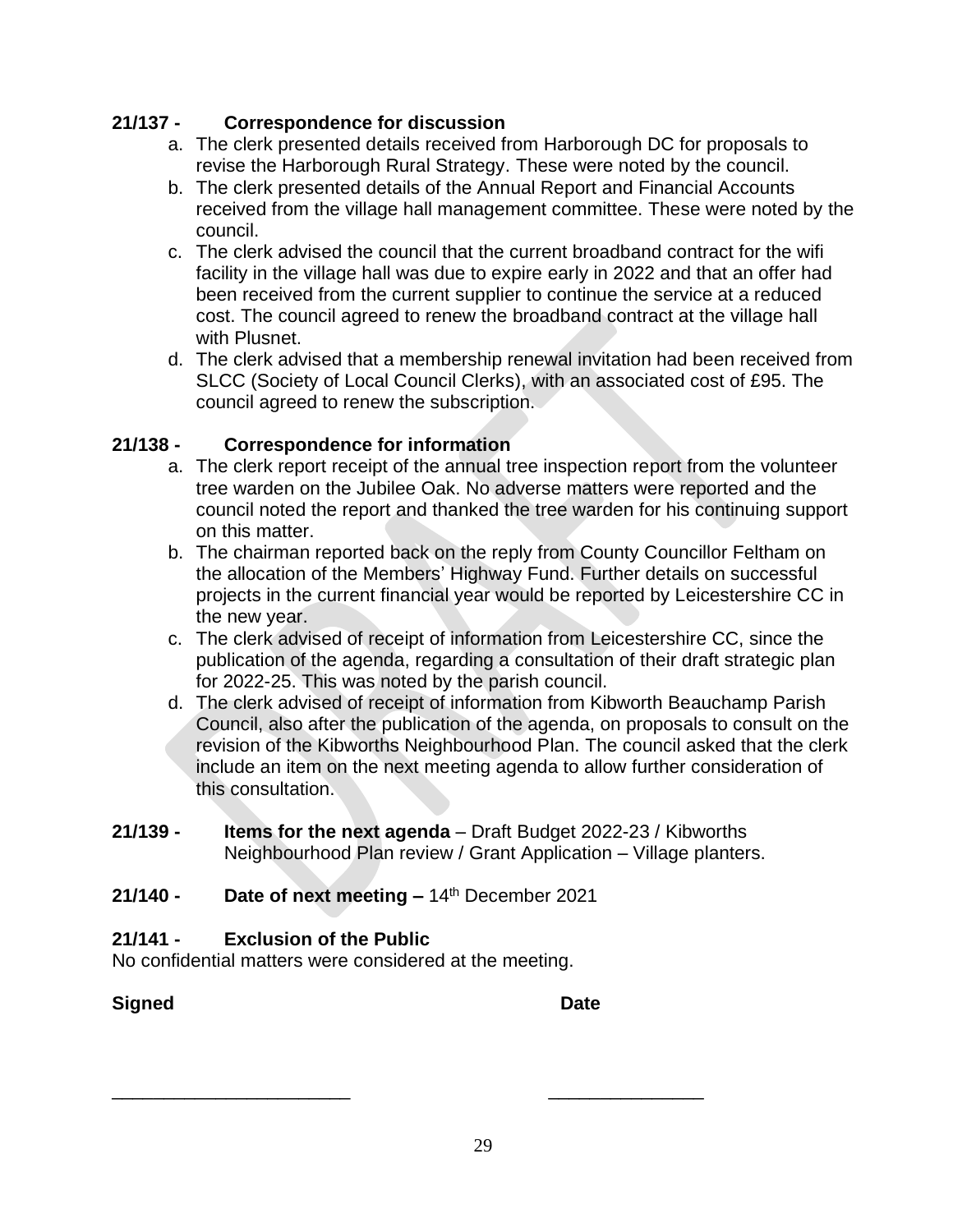# **Annex A**

|    | <b>NOVEMBER</b>                   |          |                           |          |  |        | <b>EXPENDITURE</b> |        | <b>INCOME</b> |
|----|-----------------------------------|----------|---------------------------|----------|--|--------|--------------------|--------|---------------|
| 55 | Zoom                              | Admin    | $1.10 - 700$ m            | 05.11.21 |  | 11.99  | 2.40               | 14.39  |               |
| 56 | Interest Received (Nov)           | Income   | $5.2 - Misc.$             | 11.11.21 |  | 0.00   | 0.00               | 0.00   | 0.08          |
| 57 | Homeworking All'ce (Aug Sept Oct) | Staffing | $3.1 - HWA$               | 18.11.21 |  | 78.00  | 0.00               | 78.00  |               |
| 58 | HMRC                              | Staffing | $3.2 - PAYE$              | 20.11.21 |  | 130.00 | 0.00               | 130.00 |               |
| 59 | Clerk's Expenses (Jan-Oct)        | Staffing | 3.5 - Training & Expenses | 20.11.21 |  | 102.39 | 0.00               | 102.39 |               |
| 60 | Clerk Salary (Nov)                | Staffing | 3.3 - Salaries            | 28.11.21 |  | 195.14 | 0.00               | 195.14 |               |
| 61 | Plusnet                           | Admin    | 1.2 - Broadband           | 29.11.21 |  | 25.00  | 5.00               | 30.00  |               |
|    | Monthly Total                     |          |                           |          |  |        | 7.40               | 549.92 | 0.08          |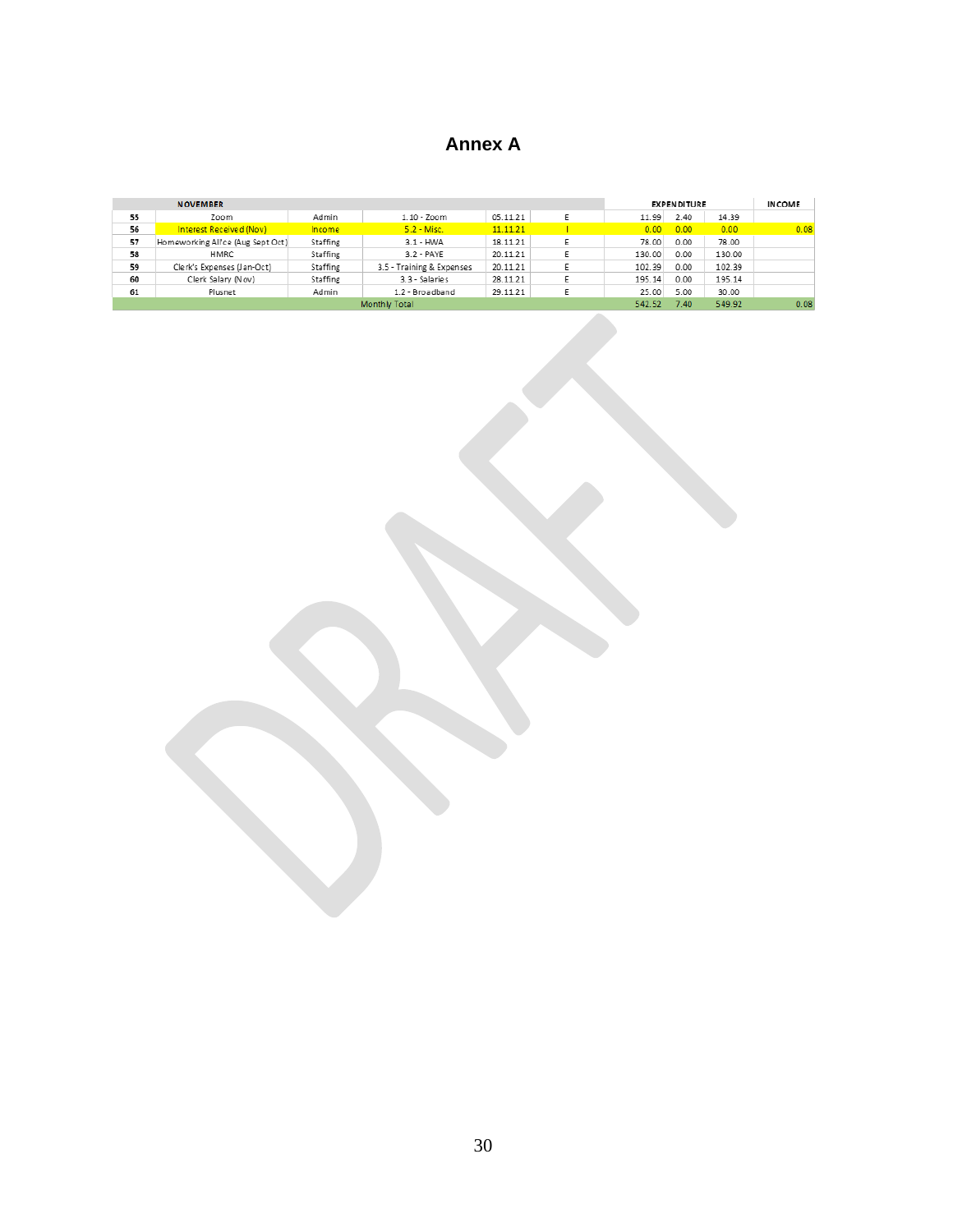# **BURTON OVERY PARISH COUNCIL**

# **COUNCIL MEETING ACTION LIST – November 2021**

| <b>MINUTE</b><br>REF. | <b>ACTION</b>                                                                                        | <b>OWNER</b>              | DATE COMPLETE /<br><b>UPDATE</b> |
|-----------------------|------------------------------------------------------------------------------------------------------|---------------------------|----------------------------------|
| 21/129                | Post the agreed October minutes and the draft                                                        | Clerk                     | Posted online -                  |
|                       | November minutes on website                                                                          |                           | 28.11.21                         |
| 21/101                | Submit completed DOI form to HDC Monitoring                                                          | Councillor                | Posted to                        |
|                       | Officer on behalf of Cllr Garner                                                                     | Garner /                  | <b>Monitoring Officer</b>        |
|                       |                                                                                                      | Clerk                     | 30.11.21                         |
| 21/130                | Ascertain whether comments of Conservation                                                           | Clerk                     | Comments received                |
|                       | Officer have been provided in relation to                                                            |                           | $-24.11.21$                      |
|                       | application ref. 21/01671/FUL - Erection of five                                                     |                           |                                  |
|                       | holiday lodges, Land off Carlton Lane                                                                |                           |                                  |
| 21/130                | Confirm payment of £500 grant to village hall                                                        | Chairman /                | Pending                          |
|                       | management committee in support of 'The Big                                                          | Clerk                     |                                  |
|                       | Lunch'                                                                                               |                           |                                  |
| 21/131                | Remove standing item relating to Covid 19 from                                                       | Clerk                     | Removed - 28.11.21               |
|                       | future agendas.                                                                                      |                           |                                  |
| 21/132                | Circulate revised asset check schedule to parish                                                     | Clerk                     | Circulated -                     |
|                       | councillors                                                                                          |                           | 26.11.21                         |
| 21/133a               | Submit comments to HDC planning re application<br>ref. 21/01838/FUL - Extensions at Willowbank, Back | Clerk (in<br>consultation | Comments<br>submitted-           |
|                       | Lane                                                                                                 | with Chair)               | 18.11.21                         |
| 21/133b               | Check with HDC planners whether comments                                                             | Clerk                     | Query submitted to               |
|                       | regarding replacement trees are valid / useful. (in                                                  |                           | case officer                     |
|                       | relation to application ref 21/01923/TCA (felling of                                                 |                           | $(18.11.21)$ &                   |
|                       | 10 trees at 3 Baileys Lane)                                                                          |                           | comments                         |
|                       |                                                                                                      |                           | submitted 30.11.21               |
| 21/135b               | Make payments agreed at the meeting                                                                  | Clerk                     | Payments made                    |
|                       |                                                                                                      |                           | when due                         |
| 21/135c               | Update draft budget in accordance with council                                                       | Clerk                     | Updated - 28.11.21               |
|                       | meeting                                                                                              |                           |                                  |
| 21/135c               | <b>Cancel Zoom Account</b>                                                                           | Clerk                     | Pending                          |
| 21/136a               | Make final updates to village directory when                                                         | Clerk / Cllr              | Pending                          |
|                       | completed by Cllr Pain.                                                                              | Pain                      |                                  |
| 21/136b               | Publish reminders on Noticeboard WhatsApp group                                                      | Clerk /                   | Published $-15$ <sup>th</sup> &  |
|                       | re defibrillator training when appropriate.                                                          | Chairman                  | 24 <sup>th</sup> Nov.            |
| 21/136c               | Gather information to submit grant application to                                                    | <b>Cllr Rankine</b>       | Applications                     |
|                       | HDC Community Grant Programme for provision of                                                       | / Clerk                   | submitted to LCC                 |
|                       | roadside planters at village entrances and include                                                   |                           | and HDC 26.11.21                 |
|                       | appropriate budgetary provision in 2022-23 budget                                                    |                           |                                  |
| 21/136d               | Collate relevant information to submit village green                                                 | Clerk / Cllr              | Pending (report to               |
|                       | application for Scotland Thicket                                                                     | Fletcher                  | Jan. meeting)                    |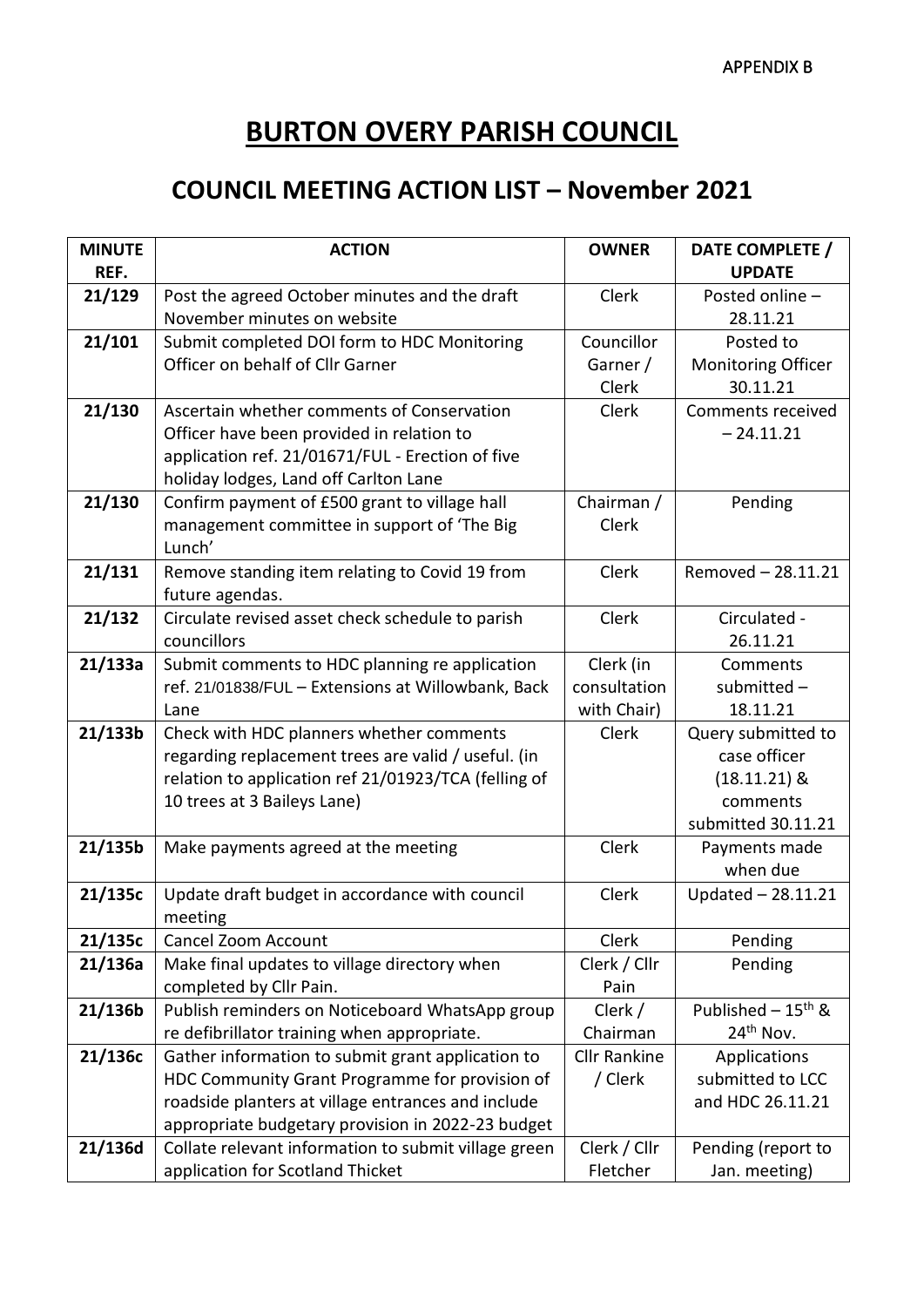#### APPENDIX B

| 21/137c | Renew broadband contract at village hall with | <b>Clerk</b> | Renewed - 24.11.21 |
|---------|-----------------------------------------------|--------------|--------------------|
|         | Plusnet                                       |              |                    |
| 21/137d | Renew SLCC membership                         | <b>Clerk</b> | Membership         |
|         |                                               |              | renewed - 29.11.21 |
| 21/138d | Include item on future meeting agenda for     | <b>Clerk</b> | Included on agenda |
|         | consideration of the review of Kibworth       |              | of December        |
|         | Neighbourhood Plan                            |              | meeting            |
|         |                                               |              |                    |
|         |                                               |              |                    |
|         |                                               |              |                    |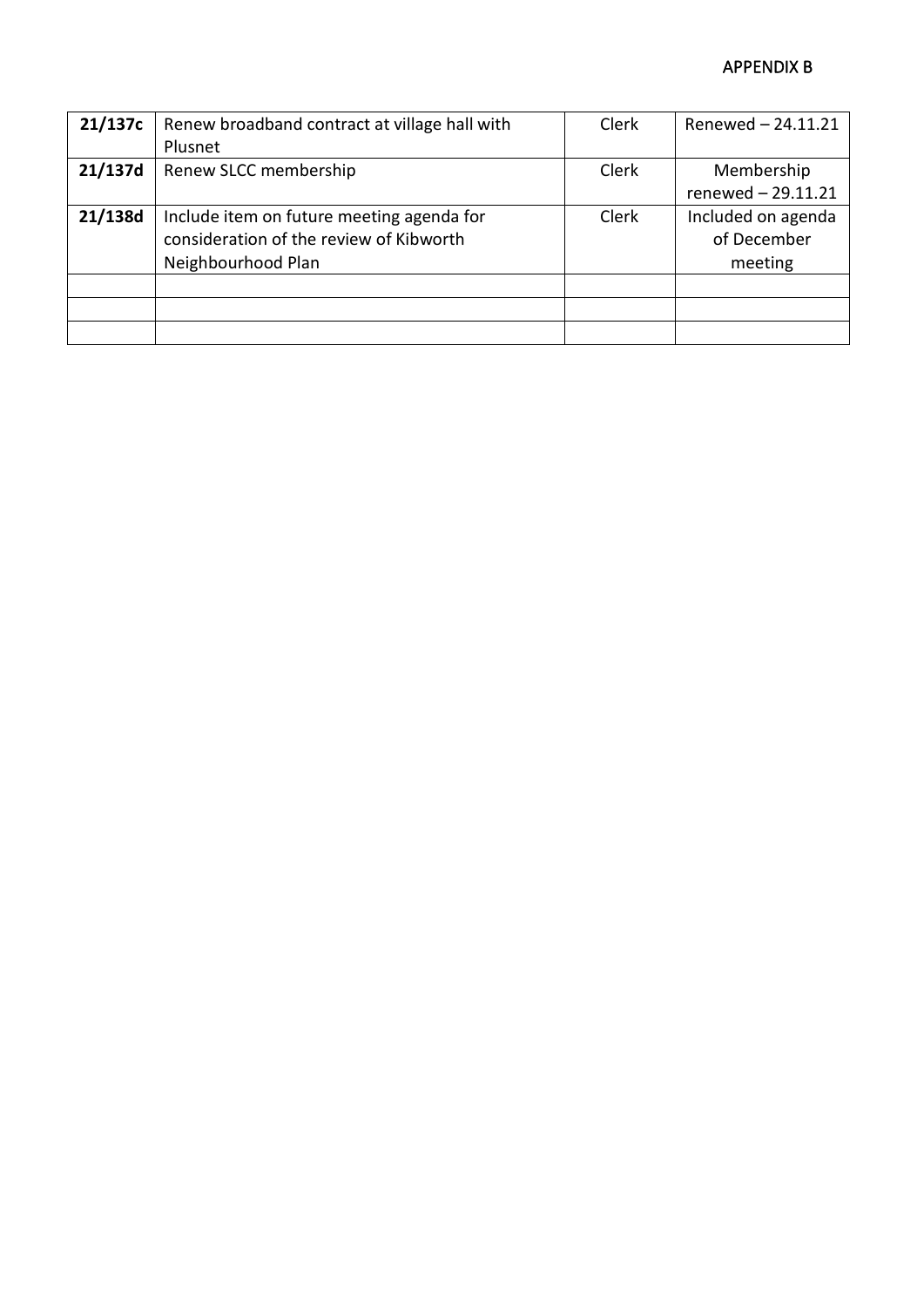

Burton Overy Parish Council 9 LLOYD GEORGE AVENUE KIBWORTH BEAUCHAMP LEICESTER LEICESTERSHIRE LE8 0UZ

#### Your Account

**Sort Code** 30-94-97 **Account Number** 00228552

# TREASURERS ACCOUNT 01 November 2021 to 30 November 2021

| Money In         | £8.88   | <b>Balance on 01 November 2021</b> | £1.711.18 |
|------------------|---------|------------------------------------|-----------|
| <b>Money Out</b> | £653.80 | <b>Balance on 30 November 2021</b> | £1.066.26 |

# **Your Transactions**

| <b>Date</b> | <b>Description</b>                              | <b>Type</b> | Money In $(E)$ | Money Out (£) | Balance (£) |
|-------------|-------------------------------------------------|-------------|----------------|---------------|-------------|
| 05 Nov 21   | ZOOM.US 888-799-96 CD 7323                      | <b>DEB</b>  |                | 14.39         | 1,696.79    |
| 22 Nov 21   | <b>HMRC - ACCOUNTS OF</b><br>100000000844796875 | <b>FPO</b>  |                | 130.00        | 1,566.79    |
| 22 Nov 21   | P WOODWARD<br>600000000847838906                | <b>FPO</b>  |                | 102.39        | 1,464.40    |
| 23 Nov 21   | P WOODWARD<br>500000000848572009 HOME           | <b>FPO</b>  |                | 78.00         | 1,386.40    |
| 26 Nov 21   | DD REFUND                                       | <b>BGC</b>  | 8.88           |               | 1,395.28    |
| 29 Nov 21   | PNET3122091-1 PNET3122091-                      | DD          |                | 38.88         | 1,356.40    |
| 29 Nov 21   | P WOODWARD<br>100000000848558583 SALARY         | <b>FPO</b>  |                | 195.14        | 1,161.26    |
| 29 Nov 21   | SLCC ENTERPRISES L CD 7317                      | <b>DEB</b>  |                | 95.00         | 1,066.26    |

#### **Transaction types**

|            | <b>BGC</b> Bank Giro Credit | ВP | <b>Bill Payments</b>                      |            | <b>CHG</b> Charge |     | <b>CHQ</b> Cheque             |
|------------|-----------------------------|----|-------------------------------------------|------------|-------------------|-----|-------------------------------|
|            | <b>COR</b> Correction       |    | <b>CPT</b> Cashpoint                      | DD.        | Direct Debit      |     | <b>DEB</b> Debit Card         |
|            | <b>DEP</b> Deposit          |    | <b>FEE</b> Fixed Service                  | <b>FPI</b> | Faster Payment In |     | <b>FPO</b> Faster Payment Out |
| <b>MPI</b> | Mobile Payment In           |    | <b>MPO</b> Mobile Payment Out PAY Payment |            |                   | SO. | <b>Standing Order</b>         |
| TFR 1      | Transfer                    |    |                                           |            |                   |     |                               |

Lloyds Bank plc. Registered Office: 25 Gresham Street, London EC2V 7HN. Registered in England and Wales no. 2065. Authorised by the<br>Prudential Regulation Authority and regulated by the Financial Conduct Authority and the P Registration Number 119278.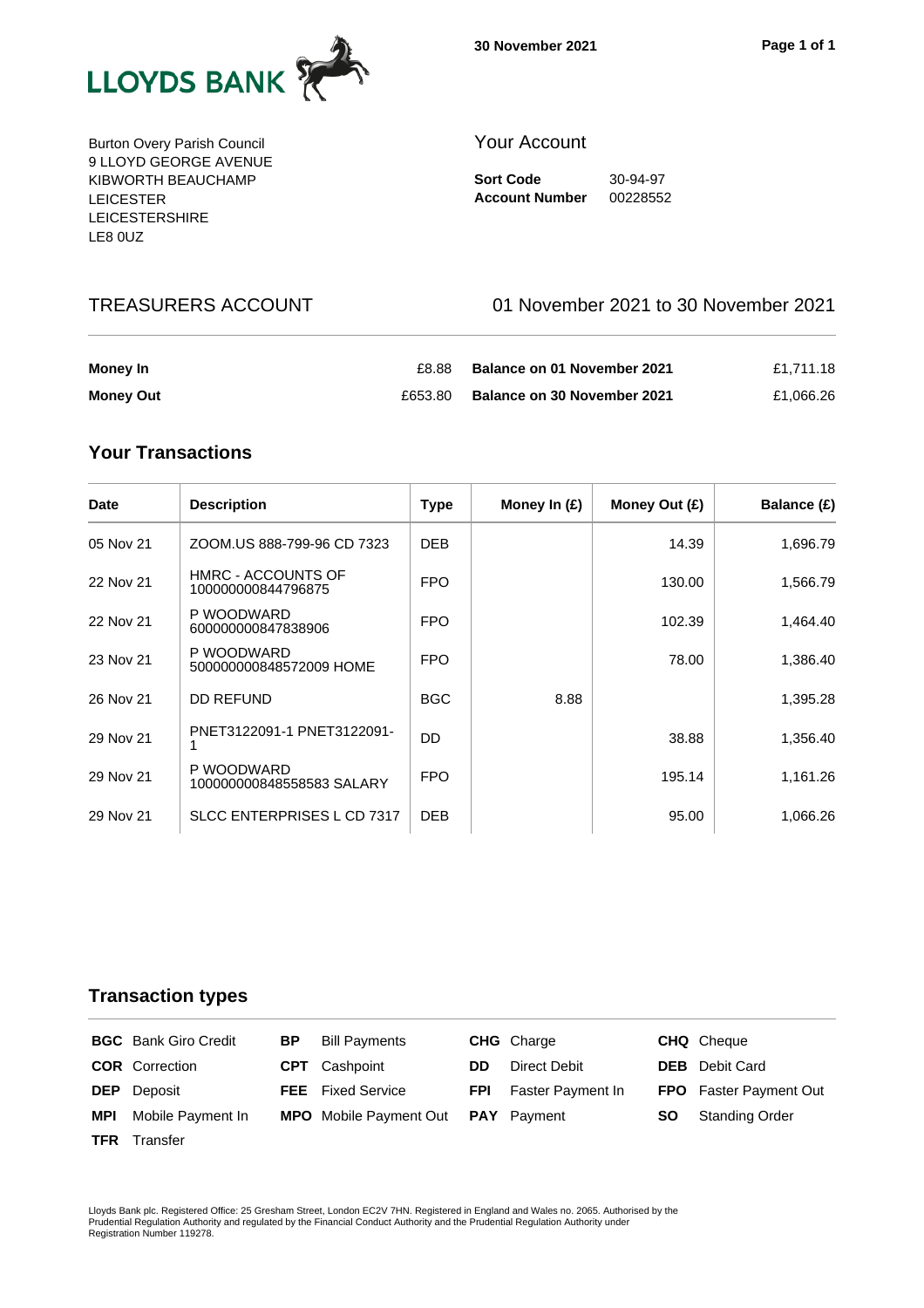|    | <b>DECEMBER</b>                |                 |                           |          |  |        | <b>EXPENDITURE</b> |        | <b>INCOME</b> |
|----|--------------------------------|-----------------|---------------------------|----------|--|--------|--------------------|--------|---------------|
| 64 | Zoom                           | Admin           | $1.10 - Z0$ cm            | 06.12.21 |  | 11.99  | 2.40               | 14.39  |               |
| 65 | LRALC                          | <b>Staffing</b> | 3.5 - Training & Expenses | 10.12.21 |  | 45.00  | 0.00               | 45.00  |               |
| 66 | <b>Interest Received (Dec)</b> | <b>Income</b>   | $5.2 - Misc.$             | 10.12.21 |  | 0.00   | 0.00               | 0.00   | 0.09          |
| 67 | HMRC (Dec)                     | <b>Staffing</b> | 3.2 - PAYE                | 20.12.21 |  | 130.00 | 0.00               | 130.00 |               |
| 68 | Clerk Salary (Dec)             | <b>Staffing</b> | 3.3 - Salaries            | 28.12.21 |  | 195.14 | 0.00               | 195.14 |               |
| 69 | Plusnet                        | Admin           | 1.2 - Broadband           | 29.12.21 |  | 22.00  | 4.40               | 26.40  |               |
|    | <b>Monthly Total</b>           |                 |                           |          |  |        | 6.80               | 410.93 | 0.09          |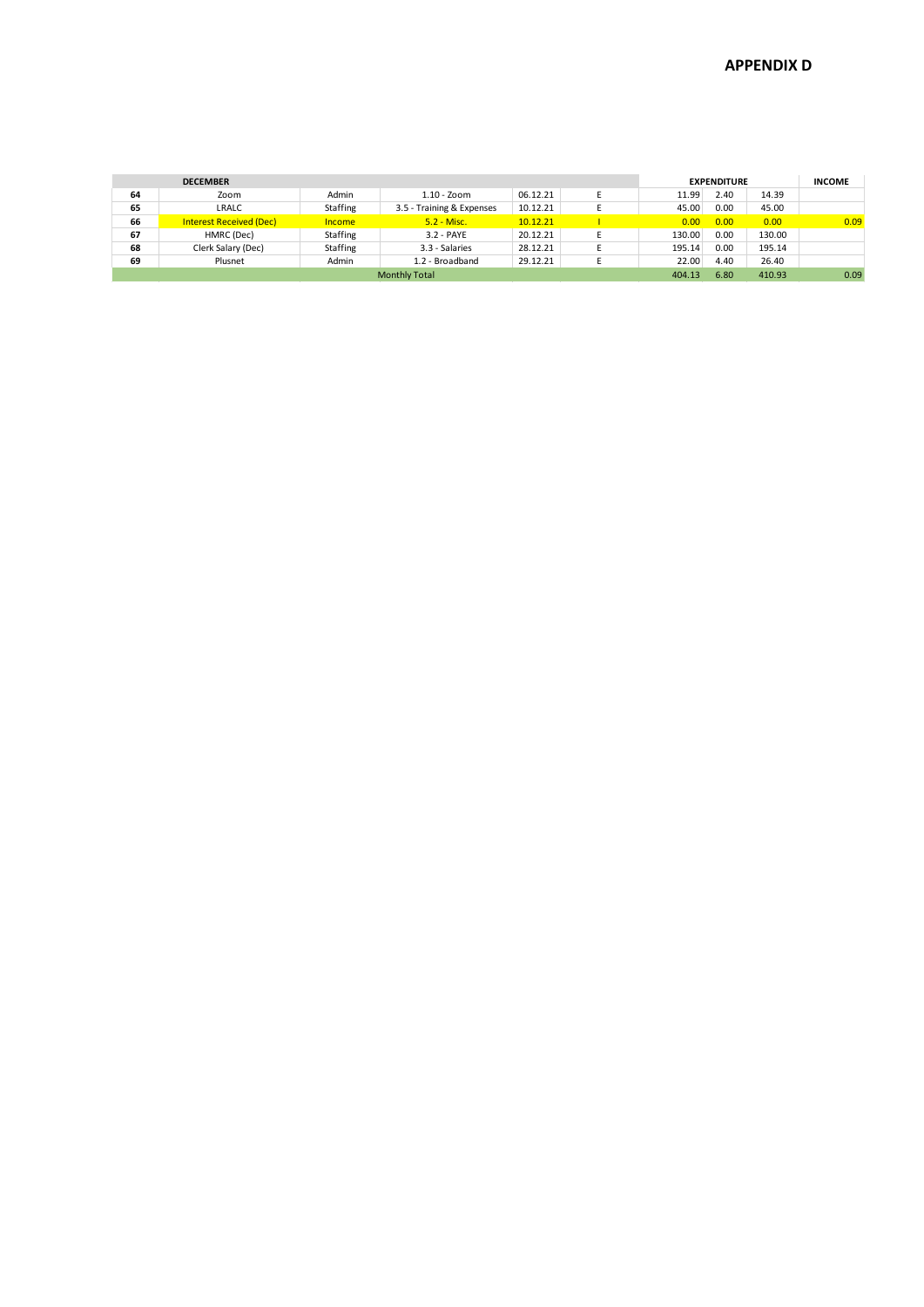| <b>COST CENTRE</b> | REF. NO. | <b>COST CODE</b>                           |             | BUDGET 2021-22 2022-23 (option) |                         |                   |
|--------------------|----------|--------------------------------------------|-------------|---------------------------------|-------------------------|-------------------|
| 1 ADMINISTRATION   | 1.1      | <b>AUDIT</b>                               | 170         | 180.00                          |                         |                   |
|                    | 1.2      | <b>BROADBAND</b>                           | 320         | 330.00                          |                         |                   |
|                    | 1.3      | <b>DATA PROTECTION</b>                     | 40          | 45.00                           |                         |                   |
|                    | 1.4      | <b>ELECTIONS</b>                           | 100         | 100.00                          |                         |                   |
|                    | 1.5      | <b>INSURANCE</b>                           | 340         | 360.00                          |                         |                   |
|                    | 1.6      | IT - WEBSITE HOSTING & SUPPORT             | 475         | 480.00                          |                         |                   |
|                    | 1.7      | <b>IT - BACKUP</b>                         | 125         | 130.00                          |                         |                   |
|                    | 1.8      | <b>STATIONERY</b>                          | 155         | 150.00                          |                         |                   |
|                    | 1.9      | <b>TELEPHONE</b>                           | 180         | 180.00                          |                         |                   |
|                    | $1.1\,$  | ZOOM                                       | 145         | 0.00                            |                         |                   |
|                    | 1.11     | <b>MISCELLANEOUS</b>                       | 370         | 370.00                          |                         |                   |
| 2 COMMUNITY        | 2.1      | <b>COMMUNITY PROJECTS &amp; RESILIENCE</b> | 75          | 80.00                           |                         |                   |
|                    | 2.2      | <b>DEFIBRILLATOR</b>                       | 75          | 160.00                          |                         |                   |
|                    | 2.3      | DOG WASTE BINS                             | 425         | 440.00                          |                         |                   |
|                    | 2.4      | <b>GENERAL REPAIRS &amp; MAINTENANCE</b>   | 160         | 170.00                          |                         |                   |
|                    | 2.5      | <b>GRANTS &amp; DONATIONS</b>              | 250         | 250.00                          |                         |                   |
|                    | 2.6      | NEIGHBOURHOOD PLAN                         | $\mathbf 0$ | 500.00                          |                         |                   |
|                    | 2.7      | STREET LIGHTING (LED RETROFIT REPAYMENT)   | 2811        | 2,811.00                        |                         |                   |
|                    | 2.8      | STREET LIGHTING (POWER & MAINTENANCE)      | 650         | 680.00                          |                         |                   |
|                    | 2.9      | <b>VILLAGE MAINTENANCE</b>                 | $\mathbf 0$ | 750.00                          |                         |                   |
| 3 STAFFING         | 3.1      | HOMEWORKING ALLOWANCE                      | 312         | 320.00                          |                         |                   |
|                    | 3.2      | PAYE                                       | 1247        | 1,560.00                        |                         |                   |
|                    | 3.3      | <b>SALARIES</b>                            | 1922        | 2,340.00                        |                         |                   |
|                    | 3.4      | <b>SUBSCRIPTIONS</b>                       | 350         | 360.00                          |                         |                   |
|                    | 3.5      | <b>TRAINING &amp; EXPENSES</b>             | 230         | 230.00                          |                         |                   |
| 4 RESERVES         | 4.1      | EARMARKED                                  | $\mathbf 0$ | 0.00                            |                         |                   |
|                    | 4.2      | GENERAL                                    | 1500        | 750.00                          |                         |                   |
|                    |          | <b>TOTALS</b>                              | 12427       | 13,726.00                       | 88.61                   | (10.45% increase) |
|                    |          |                                            | 80.23       |                                 | (precept per<br>hsehld) |                   |
| 5 INCOME           | 5.1      | Precept                                    | 12427       | 13,726.00                       |                         |                   |
|                    | 5.2      | Miscellaneous                              | 0           |                                 |                         |                   |
|                    |          | <b>TOTAL</b>                               | 12427       |                                 |                         |                   |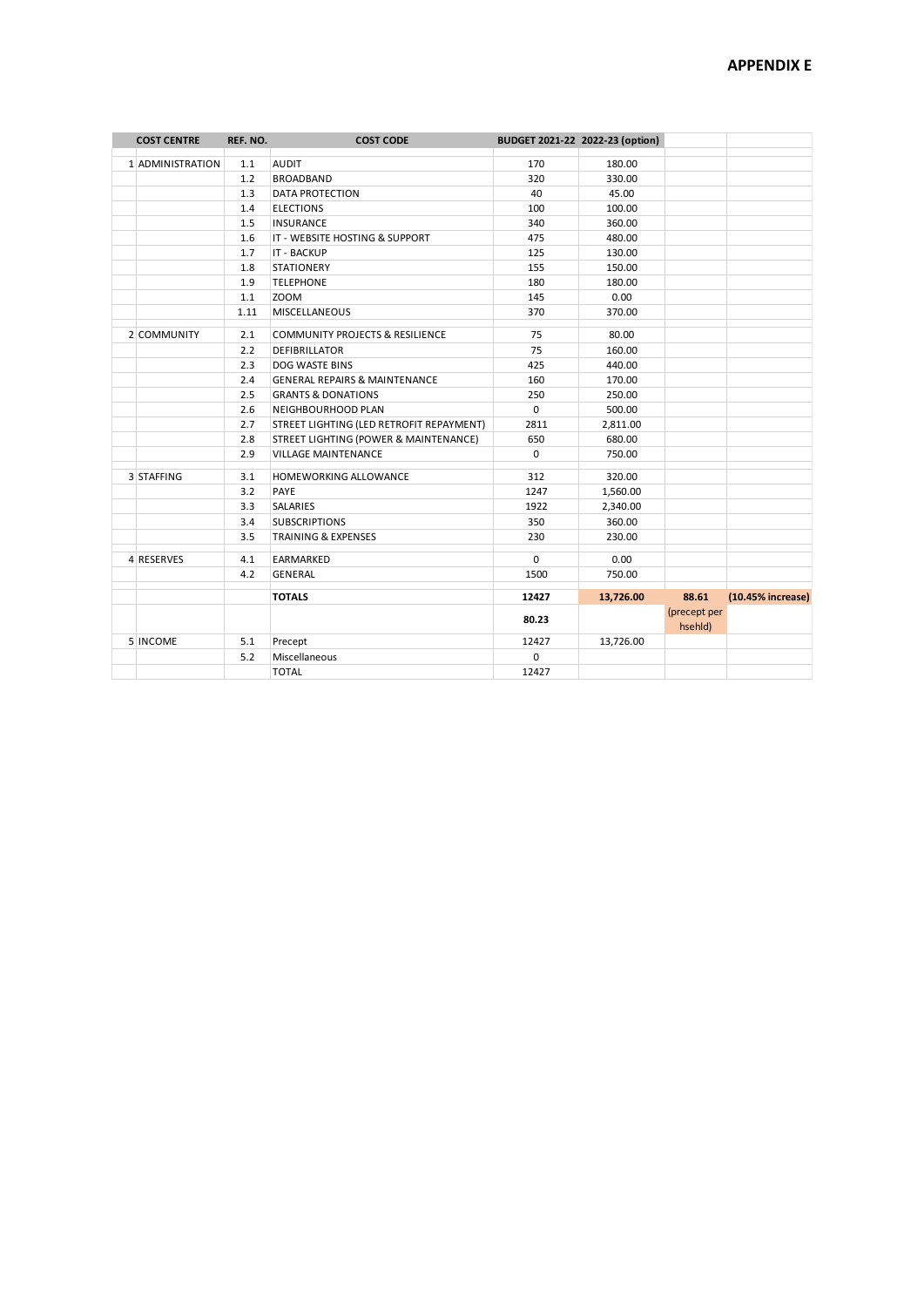**APPENDIX F**

**BURTON OVERY PARISH COUNCIL**

# **EQUALITY POLICY**

| <b>ADOPTED DATE</b> | <b>REVIEW DATE</b> |
|---------------------|--------------------|
|                     |                    |
| December 2019       | December 2022      |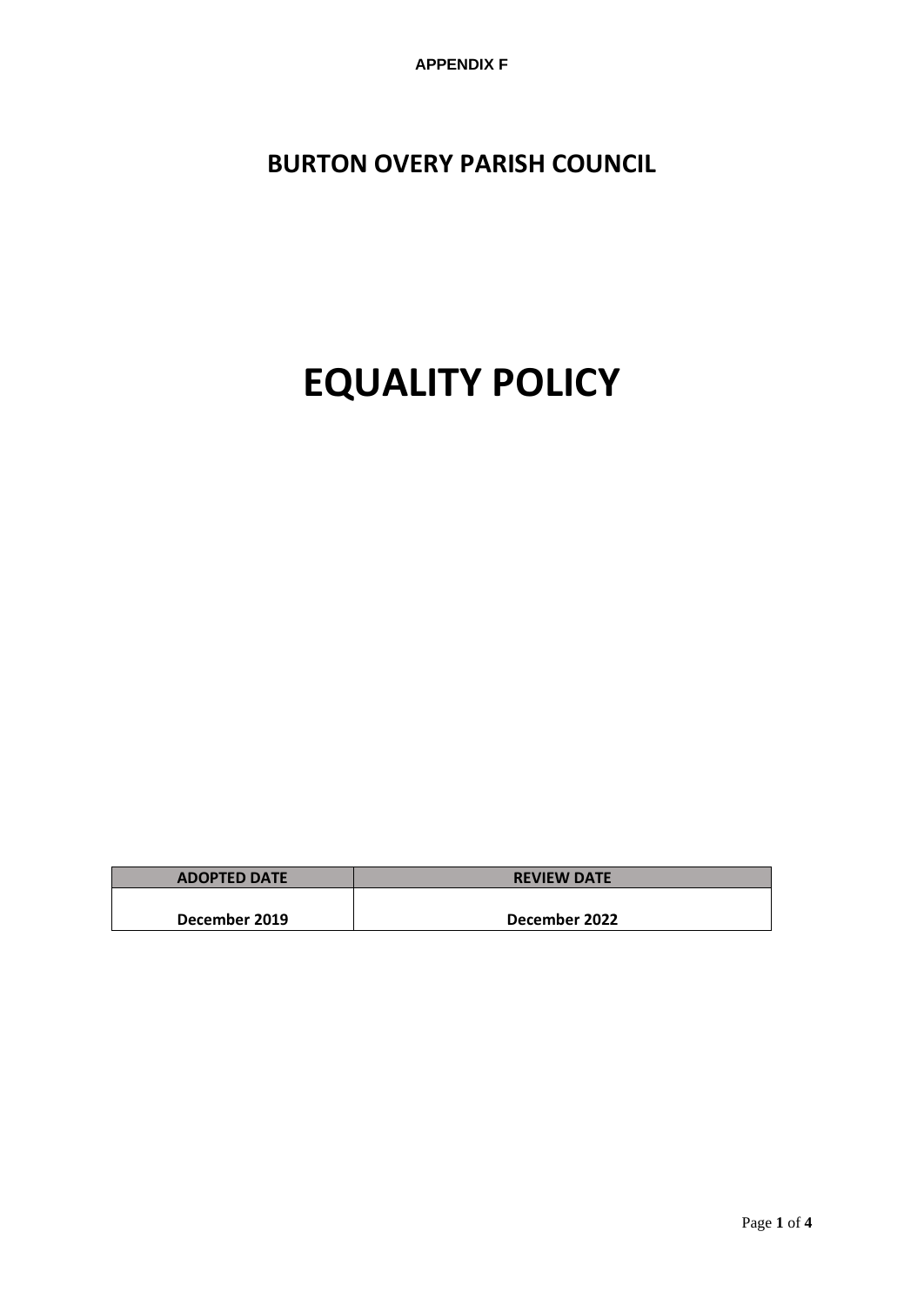#### **APPENDIX F**

## **BURTON OVERY PARISH COUNCIL EQUALITY POLICY**

#### **POLICY STATEMENT**

- 1. Burton Overy Parish Council recognises that discrimination and victimisation is unacceptable and that it is in the interests of the Council and its employees to utilise the skills of the total workforce. It is the aim of the Council to ensure that no employee or job applicant receives less favourable facilities or treatment (either directly or indirectly) in recruitment or employment on grounds of age, disability, gender / gender reassignment, marriage / civil partnership, pregnancy / maternity, race, religion or belief, sex, or sexual orientation (the protected characteristics).
- 2. Our aim is that our workforce will be truly representative of all sections of society and each employee feels respected and able to give of their best.
- 3. We oppose all forms of unlawful and unfair discrimination or victimisation. To that end the purpose of this policy is to provide equality and fairness for all in our employment.
- 4. All employees, whether part-time, full-time or temporary, will be treated fairly and with respect. Selection for employment, promotion, training or any other benefit will be on the basis of aptitude and ability. All employees will be helped and encouraged to develop their full potential and the talents and resources of the workforce will be fully utilised to maximise the efficiency of the organisation.
- 5. Our staff will not discriminate directly or indirectly, or harass customers or clients because of age, disability, gender reassignment, pregnancy and maternity, race, religion or belief, sex, and sexual orientation in the provision of the Council's goods and services.
- 6. This policy and the associated arrangements shall operate in accordance with statutory requirements. In addition, full account will be taken of any guidance or Codes of Practice issued by the Equality and Human Rights Commission, any Government Departments, and any other statutory bodies.

#### **OUR COMMITMENT**

- To create an environment in which individual differences and the contributions of all our staff are recognised and valued.
- Every employee is entitled to a working environment that promotes dignity and respect to all. No form of intimidation, bullying or harassment will be tolerated.
- Training, development and progression opportunities are available to all staff.
- To promote equality in the workplace which we believe is good management practice and makes sound business sense.
- We will review all our employment practices and procedures to ensure fairness.
- We will ensure all of our representations, information, facilities, services and employment approaches recognise the parish council's commitment to equality of opportunity and access.
- Breaches of our equality policy will be regarded as misconduct and could lead to disciplinary proceedings.
- This policy is fully supported by management and councillors and has been made available to employees and their representatives.
- The policy will be monitored and reviewed every three years.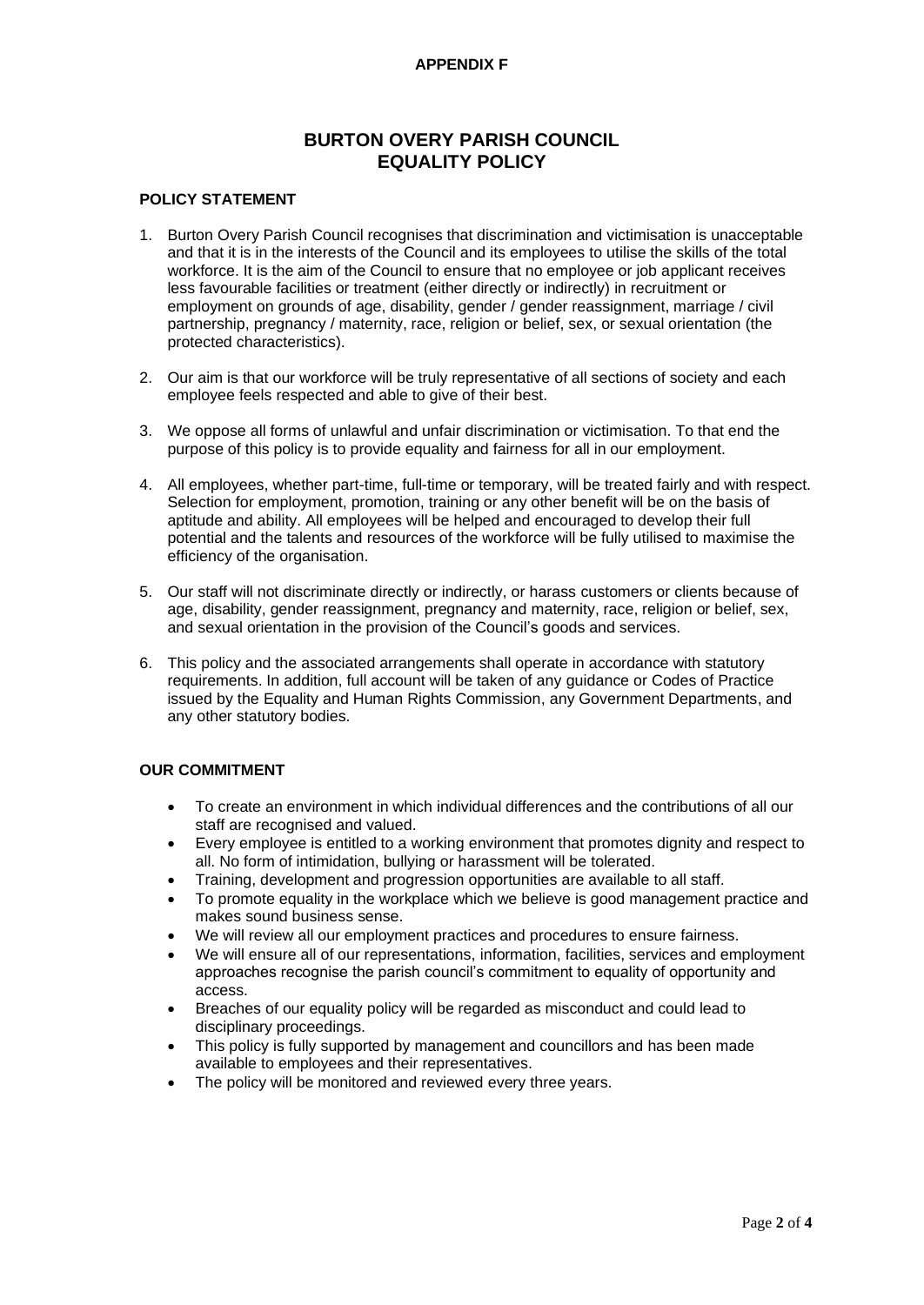#### **RESPONSIBILITES OF MANAGEMENT**

Responsibility for ensuring the effective implementation and operation of the arrangements will rest with the Council. The Clerk will ensure that they and their staff operate within this policy and arrangements, and that all reasonable and practical steps are taken to avoid discrimination. Each manager will ensure that:

- all staff are aware of the policy and the arrangements, and the reasons for the policy;
- grievances concerning discrimination are dealt with properly, fairly and as quickly as possible;
- proper records are maintained.

#### **RESPONSIBILITIES OF STAFF**

Responsibility for ensuring that there is no unlawful discrimination rests with all staff and the attitudes of staff are crucial to the successful operation of fair employment practices. In particular, all members of staff should:

- comply with the policy and arrangements;
- not discriminate in their day to day activities or induce others to do so;
- not victimise, harass or intimidate other staff or groups who have, or are perceived to have one of the protected characteristics.
- ensure no individual is discriminated against or harassed because of their association with another individual who has a protected characteristic.
- inform their manager if they become aware of any discriminatory practice.

#### **THIRD PARTIES**

Third-party harassment occurs where a Council employee is harassed, and the harassment is related to a protected characteristic, by third parties such as clients or customers. Burton Overy Parish Council will not tolerate such actions against its staff, and the employee concerned should inform their manager at once that this has occurred. Burton Overy Parish Council will fully investigate and take all reasonable steps to ensure such harassment does not happen again.

#### **RELATED POLICIES AND ARRANGEMENTS**

All employment policies and arrangements have a bearing on equality of opportunity. The Council policies will be reviewed regularly and any discriminatory elements removed.

#### **RIGHTS OF DISABLED PEOPLE**

The Council attaches particular importance to the needs of disabled people.

Under the terms of this policy, managers are required to:

- make reasonable adjustment to maintain the services of an employee who becomes disabled, for example, training, provision of special equipment, reduced working hours. (NB: managers are expected to seek advice on the availability of advice and guidance from external agencies to maintain disabled people in employment);
- include disabled people in training/development programmes;
- give full and proper consideration to disabled people who apply for jobs, having regard to making reasonable adjustments for their particular aptitudes and abilities to allow them to be able to do the job.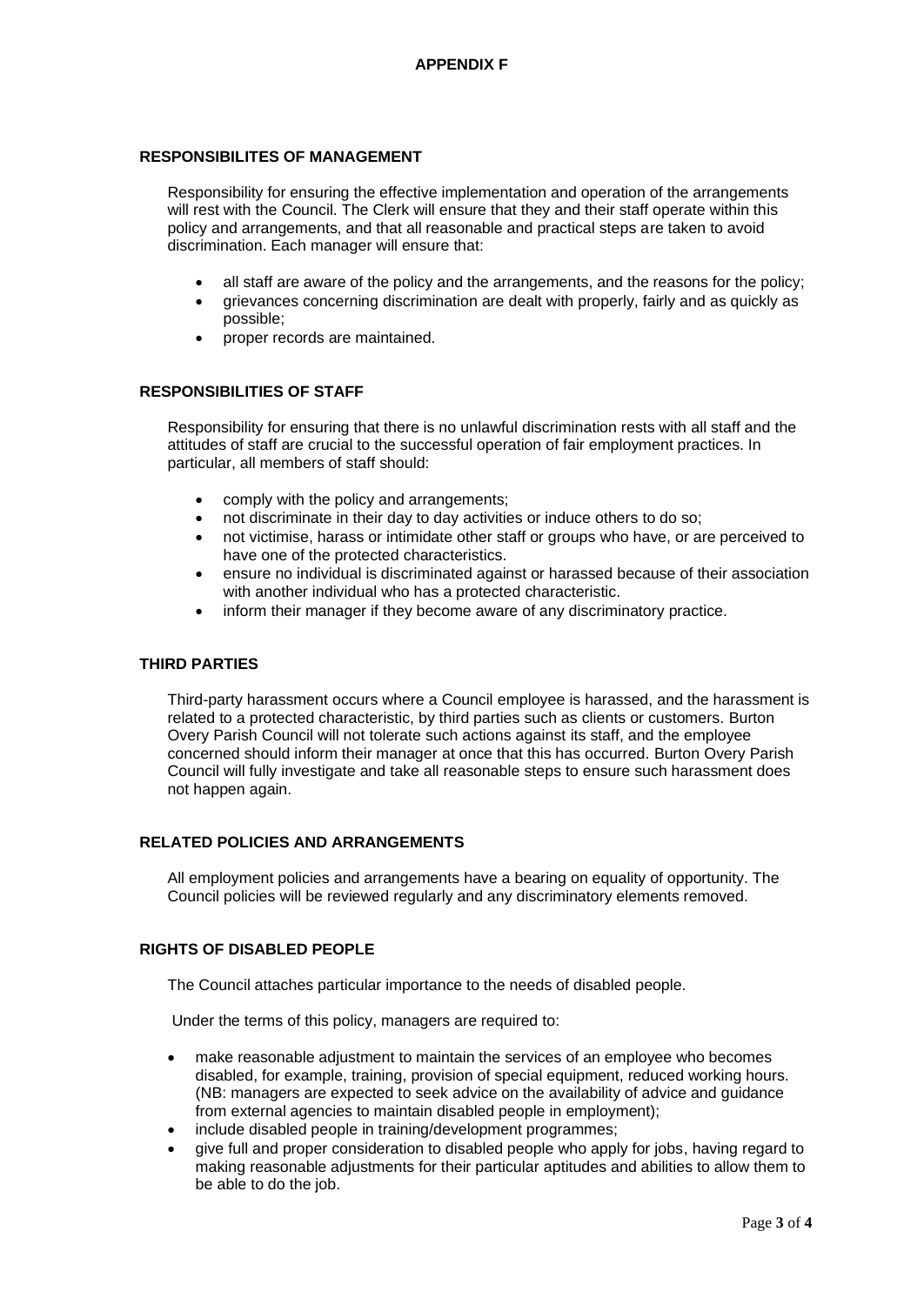#### **EQUALITY TRAINING**

Equality information will be made available to all staff and will be part of induction programmes.

Training will be made available for councillors and managers on this policy and the associated arrangements. All people who have an involvement in the recruitment and selection process will receive specialist training.

#### **MONITORING**

- The Council deems it appropriate to state its intention not to discriminate and assumes that this will be translated into practice consistently across the organisation as a whole. Accordingly, a monitoring system will be introduced to measure the effectiveness of the policy and arrangements.
- The system will involve the routine collection and analysis of information on employees by gender, marital status, ethnic origin, sexual orientation, religion / beliefs, grade and length of service in current grade. Information regarding the number of staff who declare themselves as disabled will also be maintained.
- There will also be regular assessments to measure the extent to which recruitment to first appointment, internal promotion and access to training/development opportunities affect equal opportunities for all groups.
- We will maintain information on staff who have been involved in certain key policies: Disciplinary, Grievance and Bullying & Harassment.
- Where appropriate **equality impact assessments** will be carried out on the results of monitoring to ascertain the effect of the Council policies and our services / products may have on those who experience them.
- The information collected for monitoring purposes will be treated as confidential and it will not be used for any other purpose.
- If monitoring shows that the Council, or areas within it, are not representative, or that sections of our workforce are not progressing properly within the Council, then an action plan will be developed to address these issues. This will include a review of recruitment and selection procedures and other Council policies and practices.

#### **GRIEVANCES/DISCIPLINE**

Employees have a right to pursue a complaint concerning discrimination or victimisation via the Council Discipline & Grievance Procedures.

Discrimination and victimisation will be treated as disciplinary offences and they will be dealt with under the Council Disciplinary Procedure.

#### **REVIEW**

The effectiveness of this policy and associated arrangements will be reviewed every three years by the Council.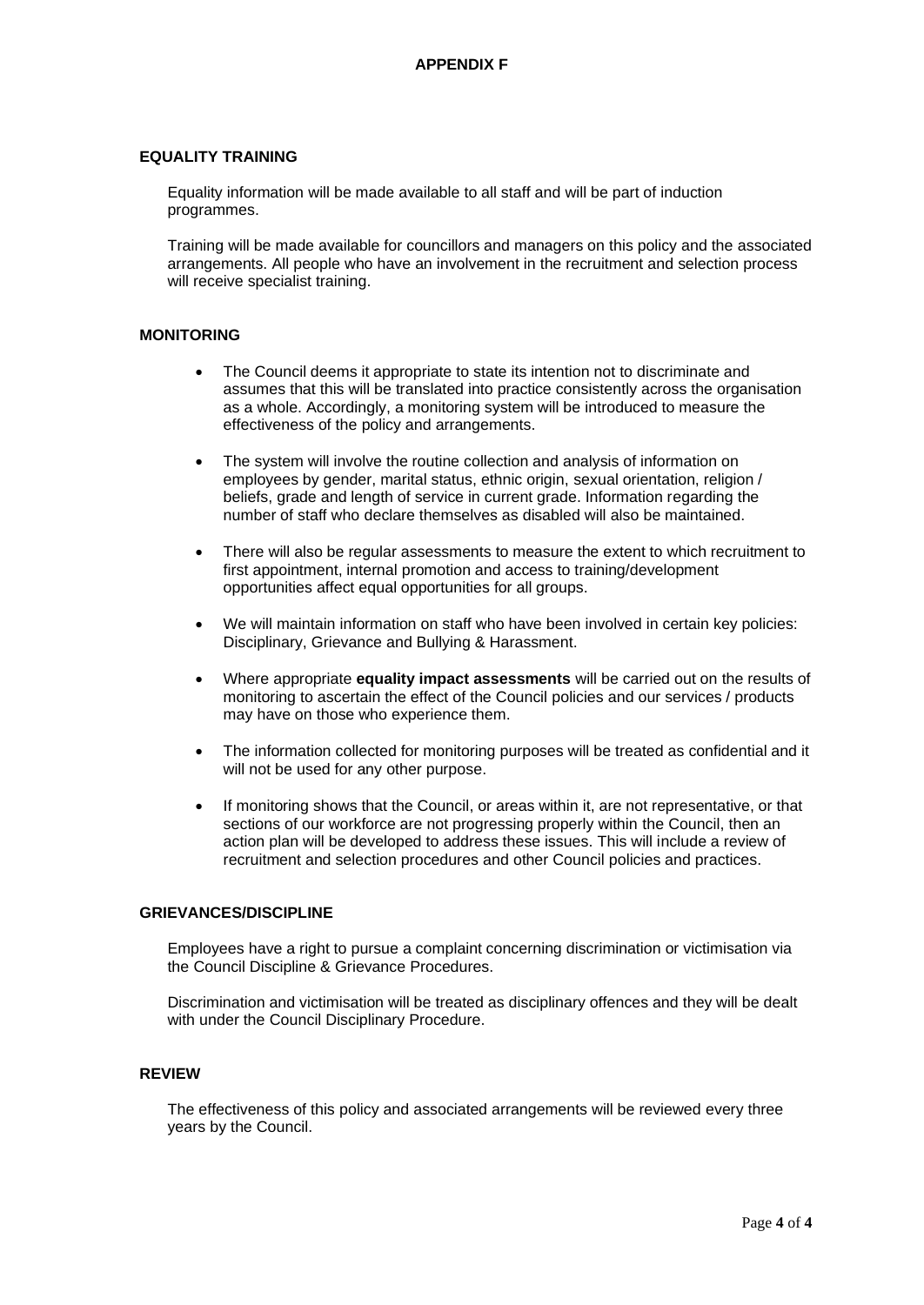**APPENDIX G**

**BURTON OVERY PARISH COUNCIL**

# **SAFEGUARDING & CHILD PROTECTION POLICY**

| <b>ADOPTED DATE</b> | <b>REVIEW DATE</b> |
|---------------------|--------------------|
|                     |                    |
| December 2021       | December 2023      |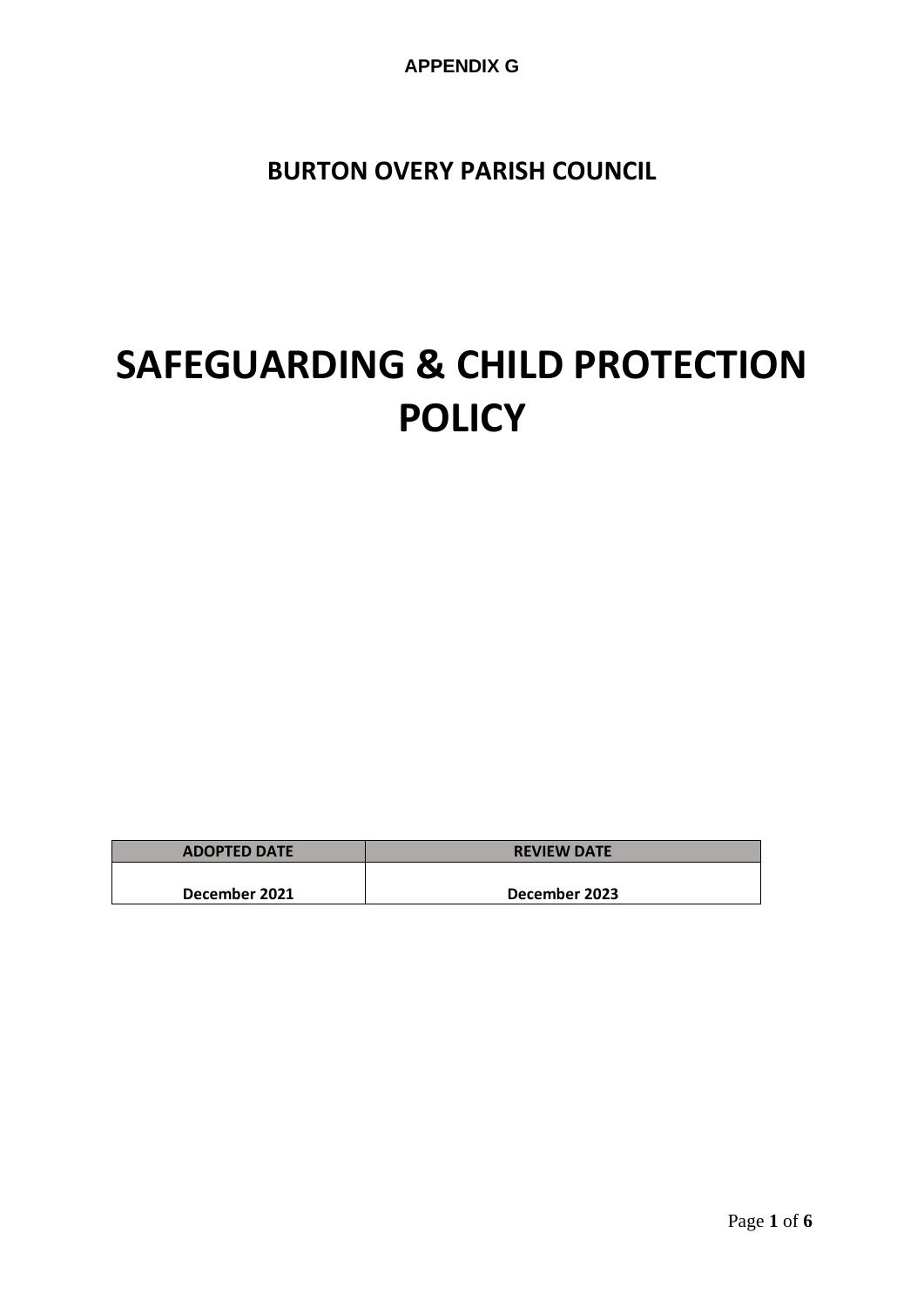# **Policy Statement**

In the interests of child safeguarding and protection and the welfare and protection of vulnerable adults, Burton Overy Parish Council is committed to ensuring that children and vulnerable adults are protected and kept safe from harm whilst they are engaged in any activity associated with the Parish Council.

# **Aims**

The aim of this policy document is to provide a framework which guides members of Burton Overy Parish Council should any child protection issue or any issues with vulnerable adults arise during or from the work, activities or services provided by Burton Overy Parish Council.

# **Policy Objectives**

The objectives of the policy include the following:

- To ensure, where possible, that all facilities and activities offered by the Parish Council are designed and maintained to limit risks to children and vulnerable adults.
- To promote the general welfare, health and development of children by being aware of child protection issues and to be able to respond where appropriate as a community organisation.
- To develop procedures in recording and responding to incidents and complaints and to alleged or suspected incidents of abuse or neglect.
- As the Parish Council does not directly provide any care or supervision services to children and vulnerable adults, it expects that all children and vulnerable adults using its facilities do so with the consent and any necessary supervision of a parent, carer or other responsible adult.

# **Policy Statements**

All suspicions or allegations of abuse against a child or adult at risk of abuse or neglect will be taken seriously and dealt with speedily and appropriately. Any suspicions or concerns about abuse should be reported either through the parish council or directly to the Leicestershire and Rutland Safeguarding Board who have the responsibility for responding to concerns that may arise.

The Parish Council will endeavour to keep any premises and facilities provided by it or used by it safe for use by children and adults at risk of abuse or neglect.

Activities or events that are organised or take place on parish council land or in parish council facilities that involve children and adults at risk of abuse or neglect will need to comply with the requirements for safeguarding. It is the responsibility of organisers of such events or activities to ensure that they comply with the relevant legislation and have all the appropriate policies and procedures in place. Each group should have its own safeguarding policy.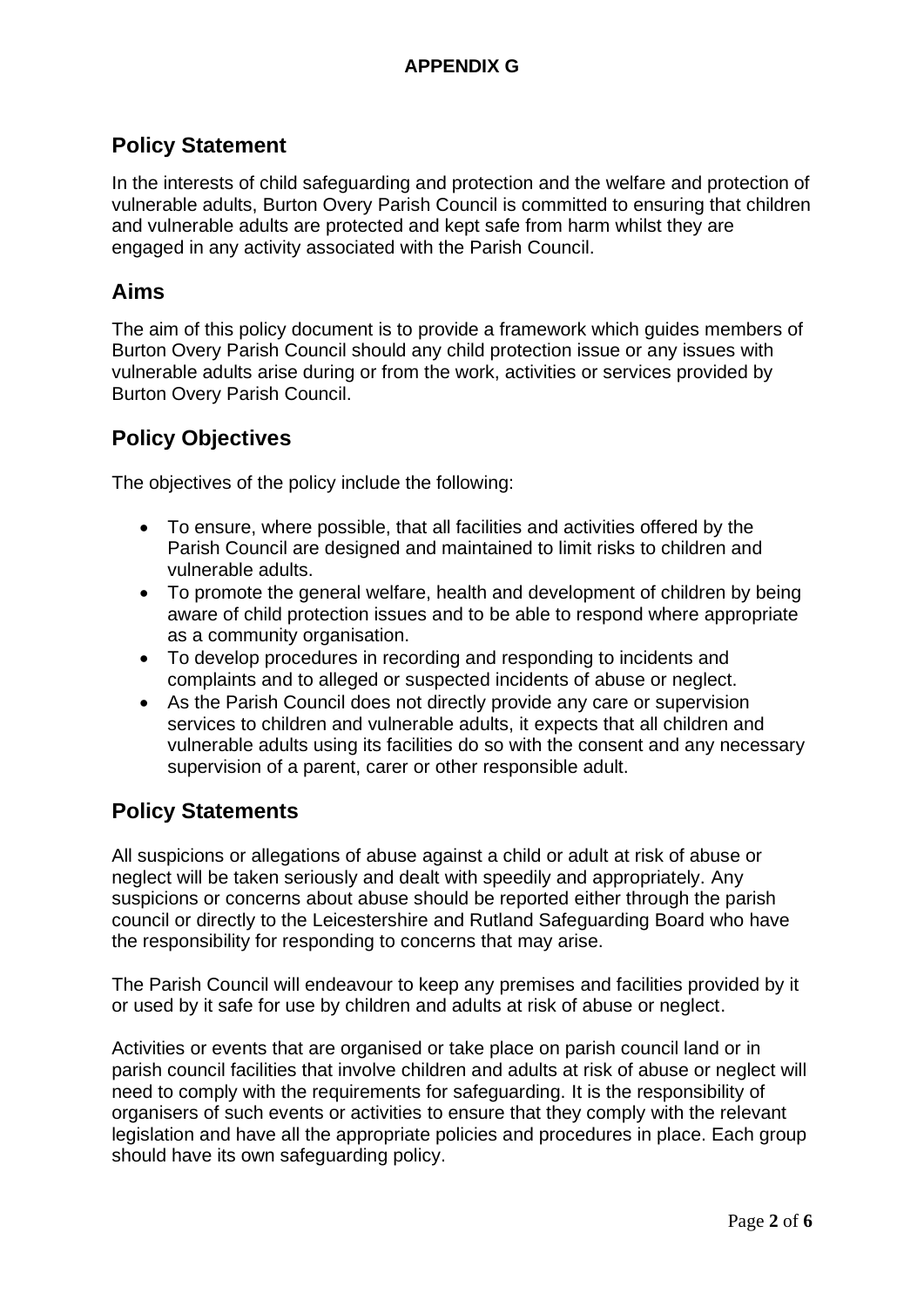Consent should be obtained for any photography.

The Parish Council does not supervise children or adults at risk of abuse or neglect as part of their functions within the Parish. DBS checks are not therefore required by the council. However, should the development of new services or activities mean that people working on behalf of the Council are to have unsupervised access to children or adults at risk of abuse or neglect DBS check will be undertaken. Any volunteers working on behalf of the Parish Council and having unsupervised access to children or adults at risk of abuse or neglect users may also be required to undergo these procedures.

Should DBS checks become necessary they will be undertaken in compliance with the Protection of Children Act [1999], the Children's Act [2004], part V of the Police Act [1997], the Working Together to Safeguard Children Guidance 2015 and the Care Act 2014.

When the Parish Council organises events to include children, it is always expected and stated that children must be accompanied by parents or guardians.

In order to promote a safe environment for children, young people and vulnerable adults, the Parish Council will:

- Provide safe facilities and ensure regular safety assessments are undertaken.
- Ensure that employees, councillors and leaders of activities using parish council facilities are aware of safeguarding expectations.
- Display on notice boards the relevant safeguarding contacts for advice and help.

# **Safeguarding Practices**

All users of Parish Council facilities must follow the safeguarding children, young people and vulnerable adults' policy and procedures at all times. For example, they should:

- Never leave children, young people or vulnerable adults unattended with adults who have not been subject to a Disclosure and Barring Service (DBS) check.
- Plan activities to involve more than one person being present or at least in sight or hearing of others. Alternatively, record, or inform others of their whereabouts and intended action.
- Where possible, have male and female supervisors working with a mixed group.
- Ensure registers are complete and attendees are marked in and signed out.
- Ensure that photos or videos of individuals are not taken without written permission from parents/ carers.
- Ensure they have access to a first aid kit and telephone and know fire procedures.
- Ensure that where a child, young person or vulnerable adult needs assistance with toilet trips and when first aid is required, that this is carried out in pairs or in the latter case, that it is carried out where they can be seen.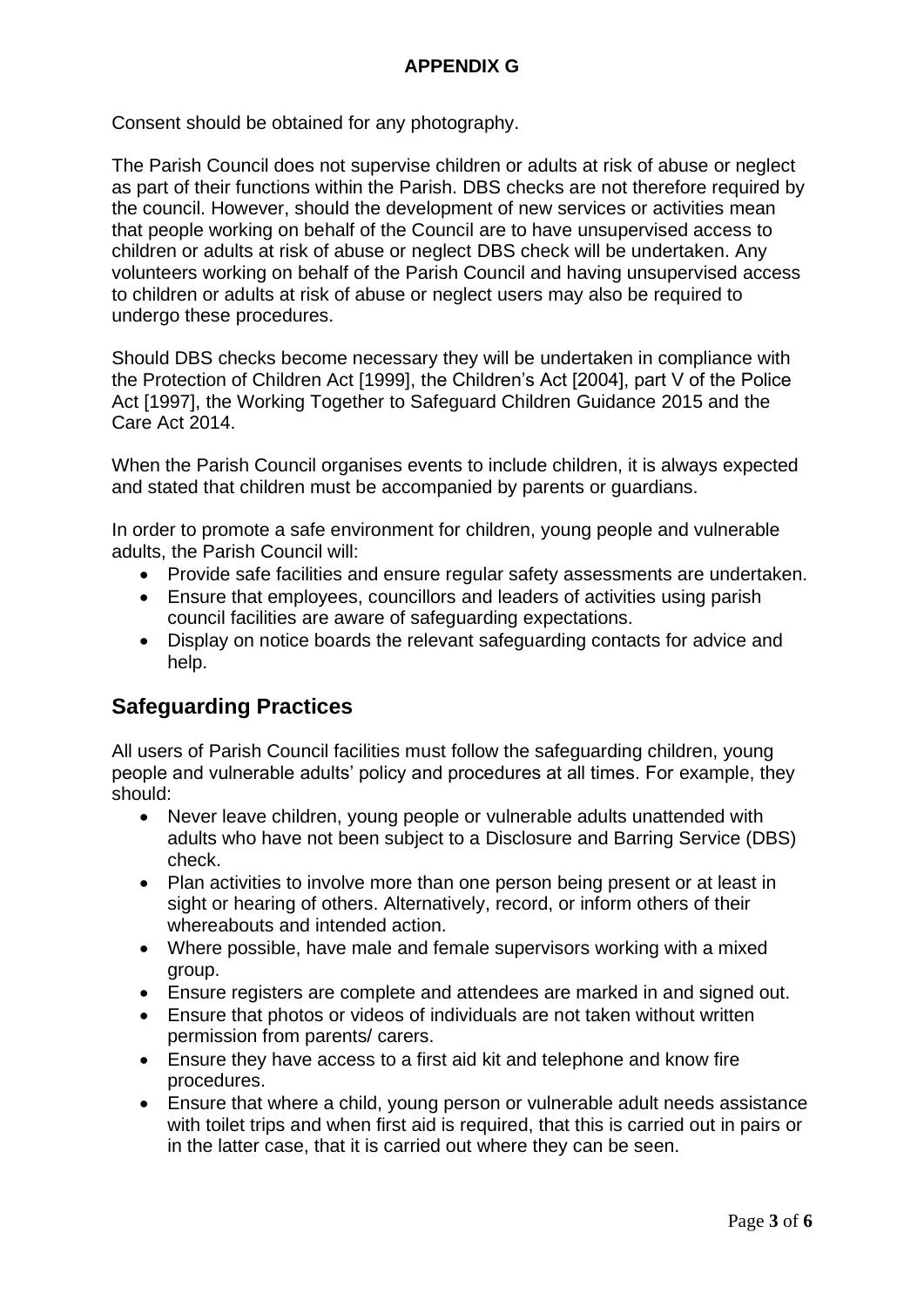# **APPENDIX G**

• When working outside, ensure activities, breaks and clothing are suitable for the weather conditions and that shelter is available where possible.

# **CODE OF CONDUCT FOR USERS OF PARISH COUNCIL FACILITIES**

- Treat each other with respect.
- Show consideration for other groups using the facilities.
- Treat the facilities provided with due care and respect.
- Provide an example of good conduct that you wish others to follow.
- Refrain from any behaviour that involves racism, sexism and bullying and in addition to report any instances of such behaviour to group leaders, Parish Councillors, the Parish Clerk or parents and carers, as appropriate.
- Encourage an open atmosphere within user groups so that discussion about issues that will affect participants whilst they are attending sessions can contribute to the smooth running of events and activities.

# **Declaration**

Burton Overy Parish Council is fully committed to safeguarding the well-being of children and vulnerable adults by protecting them from physical, sexual, emotional harm and neglect.

All members of Burton Overy Parish Council should read the Safeguarding Policy. Having read the Policy, they should be proactive in providing a safe environment for children and vulnerable people who are involved in Parish Council activities.

This Policy will be reviewed every two years.

## **SAFEGUARDING CONTACT DETAILS**

| <b>CONTACT</b>                          | <b>CONTACT DETAILS</b>          |
|-----------------------------------------|---------------------------------|
| Leicestershire and Rutland Safeguarding | 0116 305 7130                   |
| Partnership (Children)                  | Police $-101$                   |
|                                         | https://lrsb.org.uk/childreport |
| Leicestershire and Rutland Safeguarding | 0116 305 7130                   |
| Partnership (Adults)                    | Police $-101$                   |
|                                         | https://lrsb.org.uk/adultreport |
| NSPCC - national helpline               | 0808 800 5000                   |
| Crimestoppers                           | 0800 555 111                    |
|                                         |                                 |

If you think a child, young person or vulnerable adult is in immediate danger – don't delay, call the police on 999)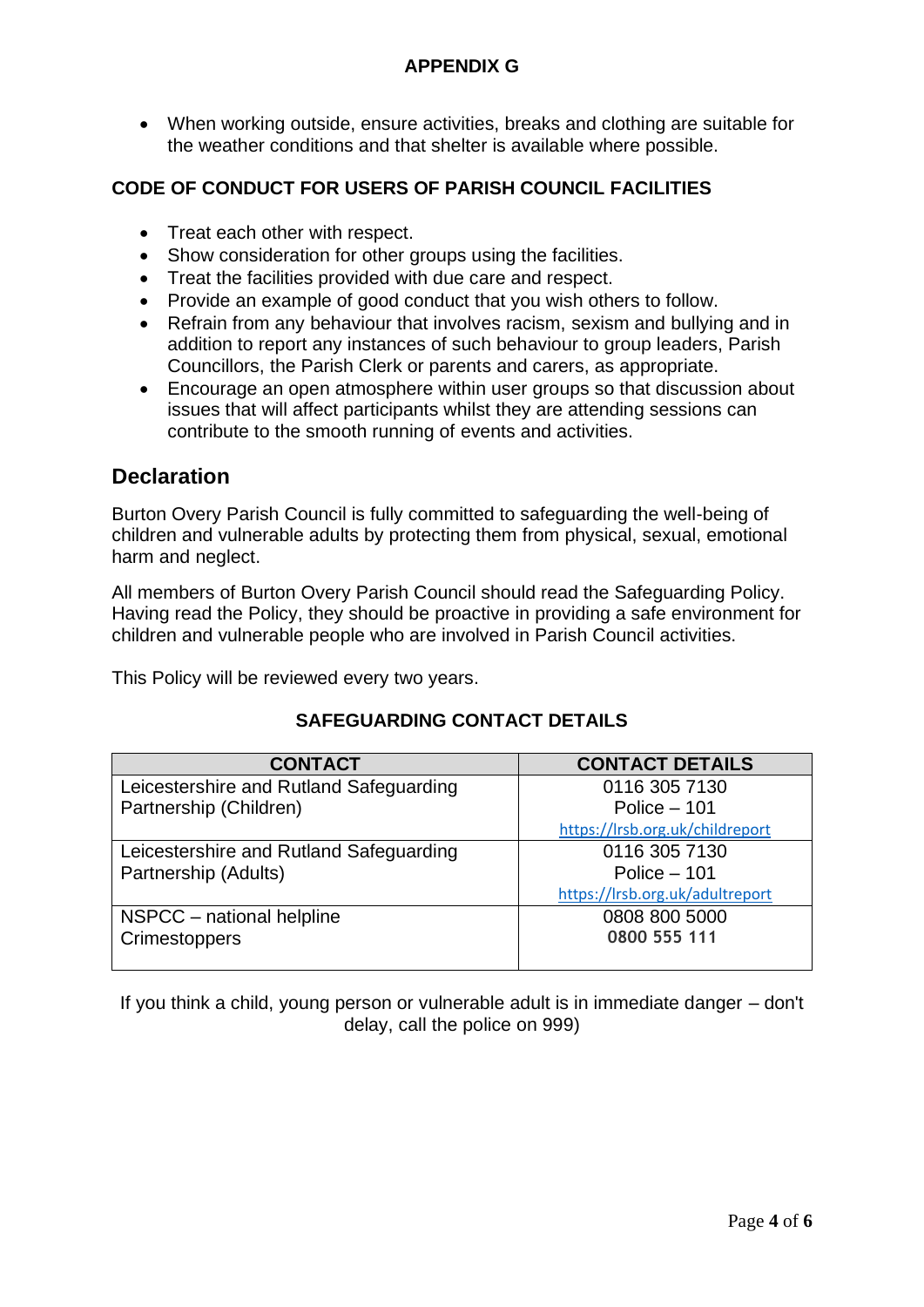# **Annex A**

# **Guidelines for responding to suspicion of abuse – some DO's and DON'T's**

- Do treat any allegations extremely seriously and act at all times towards the child as if you believe what they are saying.
- Do tell the child they are right to tell you.
- Do reassure them that they are not to blame.
- Do be honest about your own position, who you have to tell and why.
- Do tell the child what you are doing and when, and keep them up to date with what is happening.
- Do take further appropriate action or seek advice if unsure you may be the only person in a position to prevent future abuse – tell your nominated person immediately.
- Do write down everything said and what was done (see notes on recording).
- Do seek medical attention if necessary.
- Do inform parents/carers unless there is suspicion of their involvement.
- Don't make promises you can't keep.
- Don't interrogate the child it is not your job to carry out an investigation this will be up to the police and social services, who have experience in this.
- Don't cast doubt on what the child has told you, don't interrupt or change the subject.
- Don't say anything that makes the child feel responsible for the abuse.
- Don't Do Nothing make sure you tell your nominated child protection person immediately – they will know how to follow this up and where to go for further advice.